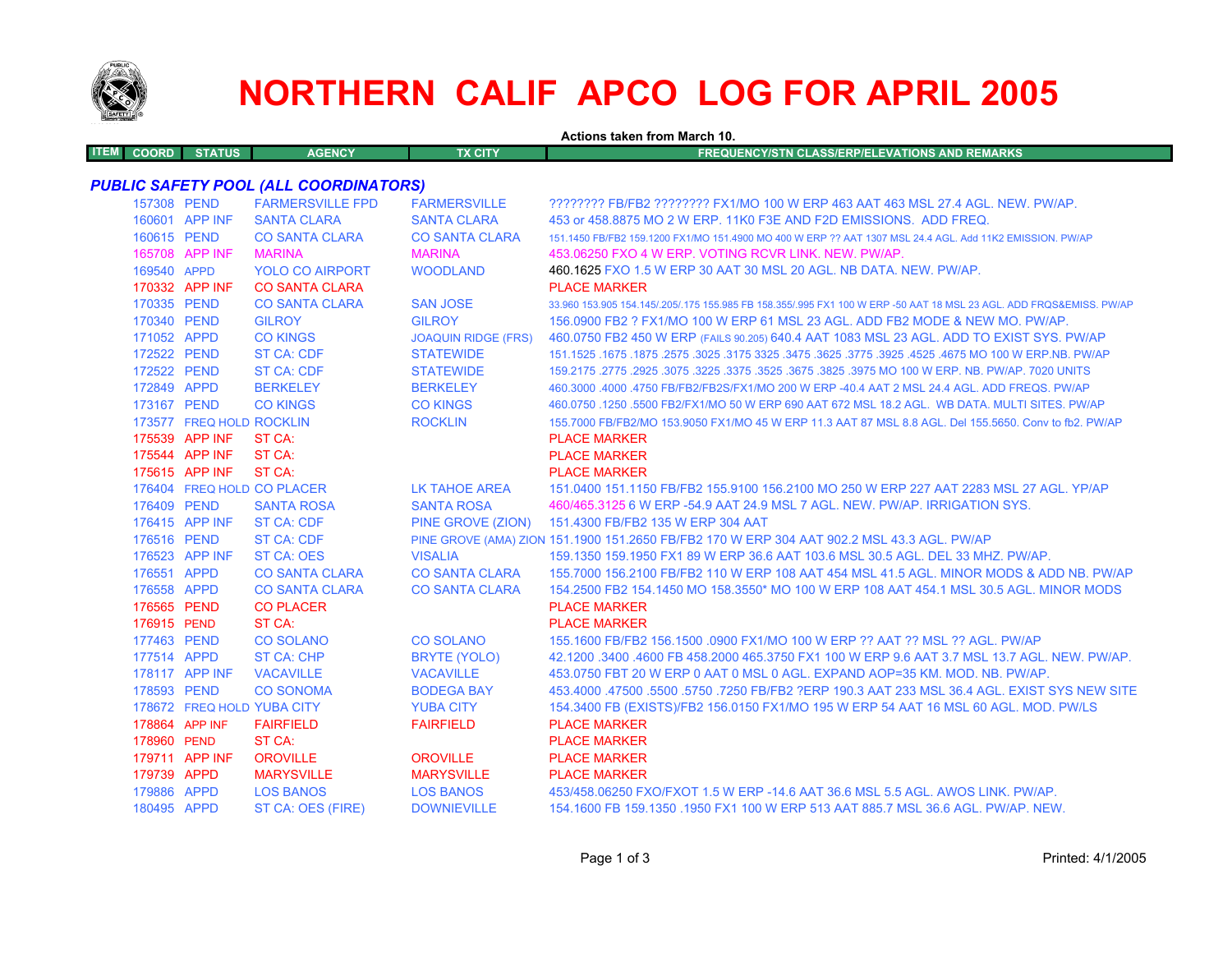| <b>Actions taken from March 10.</b>    |              |                                   |                                          |                                           |                                                                                                                                                                   |  |  |  |
|----------------------------------------|--------------|-----------------------------------|------------------------------------------|-------------------------------------------|-------------------------------------------------------------------------------------------------------------------------------------------------------------------|--|--|--|
| <b>ITEM</b>                            | <b>COORD</b> | <b>STATUS</b>                     | <b>AGENCY</b>                            | <b>TX CITY</b>                            | <b>FREQUENCY/STN CLASS/ERP/ELEVATIONS AND REMARKS</b>                                                                                                             |  |  |  |
|                                        | 180496 APPD  |                                   | ST CA: OES (FIRE)                        |                                           | COLUMBIA (TELEGPH) 154.2200 FB 154.1600 FB/FB2 407 W ERP 432 AAT 1139 MSL 24 AGL. MOD/ADD FREQ. PW/AP                                                             |  |  |  |
|                                        | 180558 PEND  |                                   | <b>SANTA CLARA</b>                       | <b>SANTA CLARA</b>                        | 153.9650 FB/MO 159.1800 FB/MO 75 W ERP -21.5 AAT 17 MSL 21 AGL. PW/AP. RESTORAL/ADD FREQ.                                                                         |  |  |  |
|                                        | 180574 APPD  |                                   | <b>CO NEVADA</b>                         | <b>GRASS VALLEY</b>                       | 154.0550 FB/FB2 158.7300 MO 20 W ERP 9.3 AAT 770 MSL 29 AGL. ADD JAIL CHNL TO EXIST. PW/AP                                                                        |  |  |  |
|                                        | 180697 PEND  |                                   | <b>CO MONTEREY</b>                       | <b>WATSONVILLE</b>                        | 154.3700 FB/FB2 240 W ERP 24.7 AAT 141.1 MSL 15.2 AGL. RELOCATE EXISTING. PW/AP.                                                                                  |  |  |  |
|                                        | 180698 APPD  |                                   | <b>CO MONTEREY</b>                       | <b>MONTEREY</b>                           | 155.8050 FB/FB2/MO 153.9200 MO 125 W ERP -47.1 AAT 77.7 MSL 6 AGL. RELOCATE. PW/AP                                                                                |  |  |  |
|                                        |              | 180609 APP INF                    | <b>CO HUMBOLDT</b>                       | <b>HORSE/PIERCE/PRATT</b>                 | 460.3500 .4250 .5250 FB2/MO 150 W ERP 770 AAT 14.6 AGL, NEW, PW/AP, MED COMM                                                                                      |  |  |  |
|                                        |              | 180609 APP INF                    | <b>CO HUMBOLDT</b>                       | <b>HORSE/PIERCE/PRATT</b>                 | INTERSITE LINKS FOR ABOVE. 453.???? OR 90.261. NEW. PW/AP                                                                                                         |  |  |  |
|                                        | 180788 PEND  |                                   | <b>CO AMADOR</b>                         | PINE GROVE (ZION)                         | 159.1050 FB/FB2 200 W ERP 304.2 AAT 902 MSL 43 AGL. ADD SITE. PW/AP.                                                                                              |  |  |  |
|                                        | 180823 APPD  |                                   | <b>CO SANTA CLARA</b>                    | <b>LOS ALTOS</b>                          | 159.1200 FX1 160 W ERP -99.2 AAT 25.7 MSL 7.3 AGL. RELOCATE. ADD NB. PW/AP.                                                                                       |  |  |  |
|                                        | 181006 APPD  |                                   | <b>GILROY</b>                            | <b>GILROY</b>                             | 37.0800 FB/MO 60 W ERP -105.8 AAT 61 MSL 18 AGL. RESTORE. PW/AP.                                                                                                  |  |  |  |
|                                        | 180885 APPD  |                                   | ST CA: CDF                               | <b>SUSANVILLE</b>                         | 159,4050 FX1 100 W ERP -247 AAT 1280 MSL 18 AGL, NEW, PW/AP.                                                                                                      |  |  |  |
|                                        | 181043 APPD  |                                   | <b>CO STANISLAUS</b>                     | <b>CO STANISLAUS</b>                      | 153.8750 154.0550 155.0100 MO 100 W WB, PW/IMSA, NEW.                                                                                                             |  |  |  |
|                                        | 181044 APPD  |                                   | <b>CO STANISLAUS</b>                     | PATTERSON (OSO)                           | 151.0100 155.0850 FB2 225 W ERP 584.2 AAT 981 MSL 30 AGL. NEW. PW/IMSA                                                                                            |  |  |  |
|                                        |              | 181073 DENIED                     | ROSEVILLE CEM DIST                       | <b>ROSEVILLE</b>                          | 460/465.5125 MO 2 W ERP. PW/AASHTO                                                                                                                                |  |  |  |
|                                        | 181113 APPD  |                                   | <b>RED BLUFF</b>                         | <b>RED BLUFF</b>                          | 458.9375 FXOT 20 W ERP. MOD EXISTING. PW/UTC.                                                                                                                     |  |  |  |
|                                        | 181114 APPD  |                                   | <b>CO CALAVERAS</b>                      | <b>CO CALAVERAS</b>                       | 453.2500 FB/FB2/FX1/MO 150 W ERP ?? AAT 855 MSL 32 AGL. NEW. PW/AP.                                                                                               |  |  |  |
|                                        | 181407 APPD  |                                   | <b>ST CA: OES</b>                        | <b>YUBA CITY</b>                          | 159.1950 FX1 100 W ERP 4.9 AAT 16.8 MSL 9.8 AGL. NEW. STATE FIRE SYS. PW/AP                                                                                       |  |  |  |
|                                        | 181192 APPD  |                                   | <b>RED BLUFF</b>                         | <b>RED BLUFF</b>                          | 156.1200 FB/MO 110 W ERP -24 AAT 91 MSL 22 AGL. PW/AASHTO.                                                                                                        |  |  |  |
|                                        |              | 181625 DENIED                     | KINGS RIVER CONSV DIST FRESNO            |                                           | 453.2500 .6000 FBT 35 W ERP. GPS/RTK. PW/AASHTO.                                                                                                                  |  |  |  |
|                                        |              | 181842 APP INF                    | ST CA: P&R                               | <b>SO LK TAHOE</b>                        | 453.96250 FXO 4 W ERP. NB. SCADA SYS. NEW. PW/AP.                                                                                                                 |  |  |  |
|                                        | 181774 APPD  |                                   | <b>ST CA: OES</b>                        | <b>STOCKTON</b>                           | 154,2200 FB 159,1350 ,1950 FX1 100 W ERP 56.1 AAT 0.9 MSL 59.4 AGL, NEW, PW/AP, OES FIRE SYS.                                                                     |  |  |  |
|                                        | 181804 APPD  |                                   | LETTERMAN DIGITAL ARTS CEN SAN FRANCISCO |                                           | 453.01250 FB2/MO/FX1 274 W ERP 11.7 AAT 9.5 MSL 13.7 AGL, EXISTS, MOD, NB, YP/ITA                                                                                 |  |  |  |
|                                        | 181879 APPD  |                                   | <b>HANFORD</b>                           | <b>HANFORD</b>                            | 453.6750 FB/FB2/FX1/MO 266 W ERP ??AAT 75 MSL 24 AGL. DEL 460.5750. MOD. PW/AASHTO                                                                                |  |  |  |
|                                        | 181910 APPD  |                                   | <b>CRESCENT FPD</b>                      | <b>CRESCENT CITY</b>                      | 151.1000 FB2/MO 159.0600 FX1/MO 160 W ERP -36 AAT 9.1 MSL 29.5 AGL. MOD/ADD FREQ. PW/IMSA                                                                         |  |  |  |
|                                        | 182362 APPD  |                                   | ST CA: CDF                               | EL DORADO CO                              | 154.4300 FBT/FB2T/159.2700 FX1T 8 W ERP. ADD TEMPS TO EXIST SYS. PW/AP.                                                                                           |  |  |  |
|                                        |              | 182394 APP INF                    | ST CA: CDF                               | PILOT HILL                                | 154.4300 FB/FB2 126 W ERP 279 AAT 569.7 MSL 24.4 AGL. MOD-EXIST SYSTEM. PW/AP                                                                                     |  |  |  |
|                                        | 182571 APPD  |                                   | <b>ST CA: DOT</b>                        | <b>RED BLUFF</b>                          | 453/458.5250 FXO 12 W ERP 317 AAT 1829 MSL 19.8 AGL. NEW. PW/AP                                                                                                   |  |  |  |
| 470-512 MHz POOL                       |              |                                   |                                          |                                           |                                                                                                                                                                   |  |  |  |
|                                        |              |                                   |                                          |                                           |                                                                                                                                                                   |  |  |  |
|                                        |              | nov 02 app pend<br>178864 APP INF | st ca: oes<br><b>FAIRFIELD</b>           | bay area (coord chnl)<br><b>FAIRFIELD</b> | ???.???? Fb/fb2/fx1/mo ?? W erp ?? Aat ??msl ??agl. Bay inter-agency intercom.<br>???.???? FB 484.8250 485.3125 MO 45 W ERP ?? AAT 64.6 MSL 15.2 AGL, PW/AP, NEW. |  |  |  |
|                                        | 180917 APPD  |                                   | <b>BRISBANE</b>                          | <b>BRISBANE</b>                           | 490.8750 FB2/FX1/MO 35 W ERP -16.7 AAT 61 MSL 8 AGL. NEW.                                                                                                         |  |  |  |
|                                        |              |                                   |                                          |                                           |                                                                                                                                                                   |  |  |  |
| 800 MHz PUBLIC SAFETY (GP, YP, GF, YF) |              |                                   |                                          |                                           |                                                                                                                                                                   |  |  |  |
|                                        | Dec 04 APPD  |                                   | <b>CO CONTRA COSTA</b>                   | <b>CO CONTRA COSTA</b>                    | 868.41250 INCR MO COUNT ONLY. GF/AP                                                                                                                               |  |  |  |
|                                        |              | 156156 APP INF                    | CHABOT-LOS POSADAS HAYWARD               |                                           | ???.???? FB2/MO 65 W ERP ?? AAT 12.1 MSL 10.5 AGL. NEW GP/AP.                                                                                                     |  |  |  |
|                                        |              |                                   | 176408 FREQ HLD ST CA: P&R               | PINE GROVE (ZION)                         | 856.7375 858.7625 FB/FB2/FX1/MO 184 W ERP 282.9 AAT 902 MSL 43.3 AGL. ADD 2N CHNL MINOR MODS. GP/AP                                                               |  |  |  |
|                                        |              | 178312 APP INF                    | <b>CO SACRAMENTO</b>                     | <b>CO SACRAMENTO</b>                      | 856.46250 .76250 857.78750 858.21250 860.48750 FB/FB2/MO 450 W ERP 109 AAT 252 MSL 472 AGL. MODS. F1D. GP/AP                                                      |  |  |  |
|                                        |              | 178316 APP INF                    | <b>CO SACRAMENTO</b>                     | <b>CO SACRAMENTO</b>                      | 856.46250 857.48750 859.21250 FB/MO 220 W ERP 41 AAT 79 MSL 47 AGL. MODS. F1D. GP/AP                                                                              |  |  |  |
|                                        |              | 178318 APP INF                    | <b>CO SACRAMENTO</b>                     | <b>CO SACRAMENTO</b>                      | 857.43750 FB/MO 200 W ERP 32 AAT 54 MSL 30.5 AGL. MODS. F1D. GP/AP                                                                                                |  |  |  |
|                                        |              | 178522 APP INF                    | <b>CO SACRAMENTO</b>                     | <b>CO SAC&amp;ROSEVILLE</b>               | 858/859.21250 FB/MO 200 W ERP V AAT 90.2 MSL 55 AGL. ADD SITES. GP/AP.                                                                                            |  |  |  |
|                                        | 179923 APPD  |                                   | ST CA: DOT                               |                                           | OAKHURST (DWOOD) 857 & 859.7350 FB/FB2/FX1 80 W ERP 575.5 AAT 1383.8 MSL 30.5 AGL. MOD EXIXT. GP/AP.                                                              |  |  |  |
|                                        |              | 180044 APP INF                    | <b>CO NAPA</b>                           | <b>BERRYESSA PK</b>                       | 856.96250 FB 280 W ERP 647.2 AAT 932 MSL 6.1 AGL. ADD TO EXIST. GP/AP. MOB DATA.                                                                                  |  |  |  |

APPD BAY AREA RAPID TD BAY AREA INCREASE MO COUNT. YF. MOD.